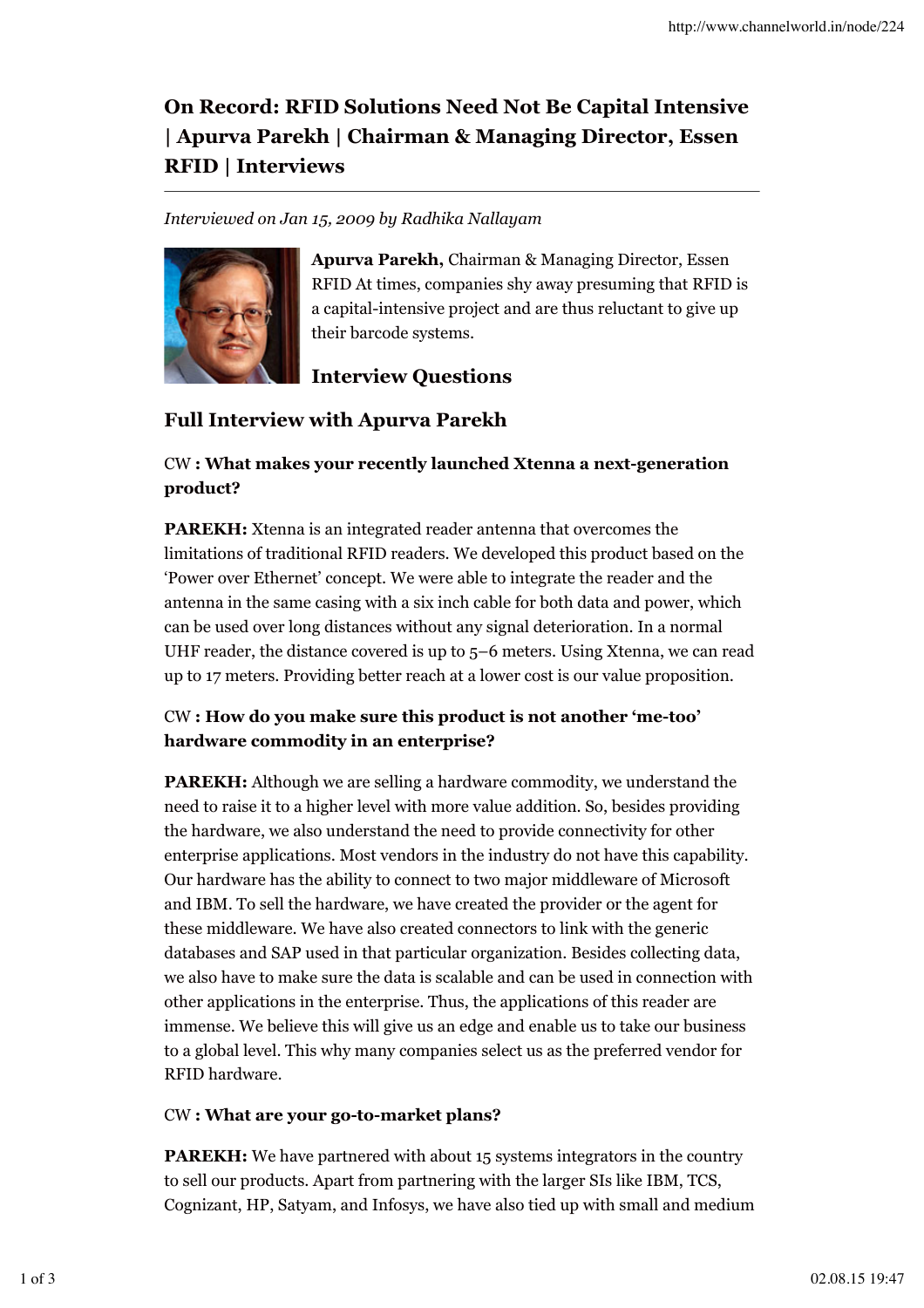SIs like ScanSoft, Resilant, Dolphin, and Vicinity. These companies have their own niche market and the ability to go and convince their customers. Rather than direct selling, we decided to go through our SIs. Instead of selling a few pieces of hardware here and there, we want to have a bigger role in the market by providing solutions.

It is definitely a bullish market in the current economic downturn. Companies in distribution, logistics, and other areas are looking at deploying RFID solutions as it increases efficiency and security. We expect to see an exponential growth in the next three to five years in the Indian market. It is only a matter of time that people start understanding the benefits of this technology.

#### CW **: Do you foresee more opportunities in the coming days?**

**PAREKH:** Opportunities are aplenty and interesting. We recently did a pilot project for a manufacturer of edible oil. Tracking of readers within the liquid was complex. However, we managed to do it successfully.

Since we have proven our expertise in deploying RFID solutions for an oil manufacturer, we are looking at getting more such customers, especially the companies who manufacture lubricants. One of the major areas that is opening up suddenly post the Mumbai terror attacks is the armed forces and security. There is an increasing attention towards tracking people or vehicles that come inside any building so that security is not compromised. Hospitals, universities, hotels, and companies are willing to spend more on effectively tracking things and people. We are planning to come up with software packages that will help them achieve this. We will be taking these solutions to market through our partners.

Apart from the Indian market, we are also looking at the US market. We have partnered with three companies in the US as well — Reva Systems, ThingMagic, and Alien. One of the booming areas for RFID in the US market is the cold chain. Retail is another upcoming market. Not only the Wal-Marts, but also the smaller retail outlets in the USA are looking at deploying RFID solutions. Retail is increasingly becoming an opportunity in India as well, particularly among the smaller boutiques and electronic shops across the country.

#### CW **: What are your growth plans for the coming year?**

**PAREKH:** We would want to have an increased foothold in the global market, but at the same time we do not want to compromise on our business in India. We are looking at making more inroads in the manufacturing segment since it's a large market. The only challenge in this sector is the fact that the decision makers in such companies are not so well versed with the RFID technology. We want to make sure that we have better downstream and upstream partners. We have plans to partner with more and more small and medium sized systems integrators across the country. We are also looking at making progressions in our research and development based on the upcoming announcements of RFID standards. We would also continue to develop and improve upon our existing hardware product. We are planning to develop readers with more sensitivity. We have realised that there are lot of SIs in the barcode space who want to graduate